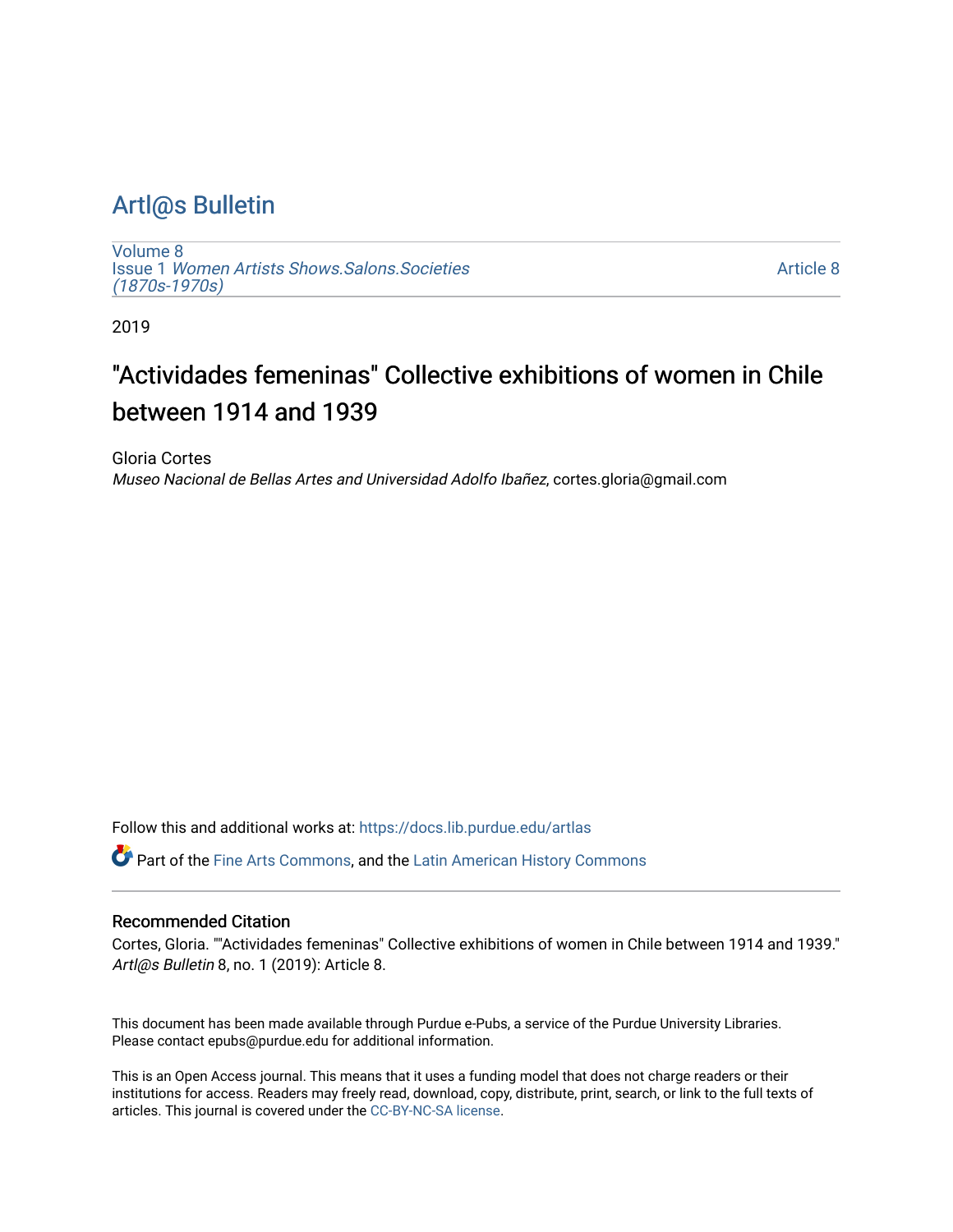# "Actividades femeninas" Collective exhibitions of women in Chile between 1914 and 1939

#### Cover Page Footnote

Translate of article, Sebastian Jatz Rawicz. I am grateful to Francisca Luna Marticorena, Women and Genders Fund of the National Archive of Chile. To María de los Ángeles Marchant y Natalia Keller for her reviews and constant opinions.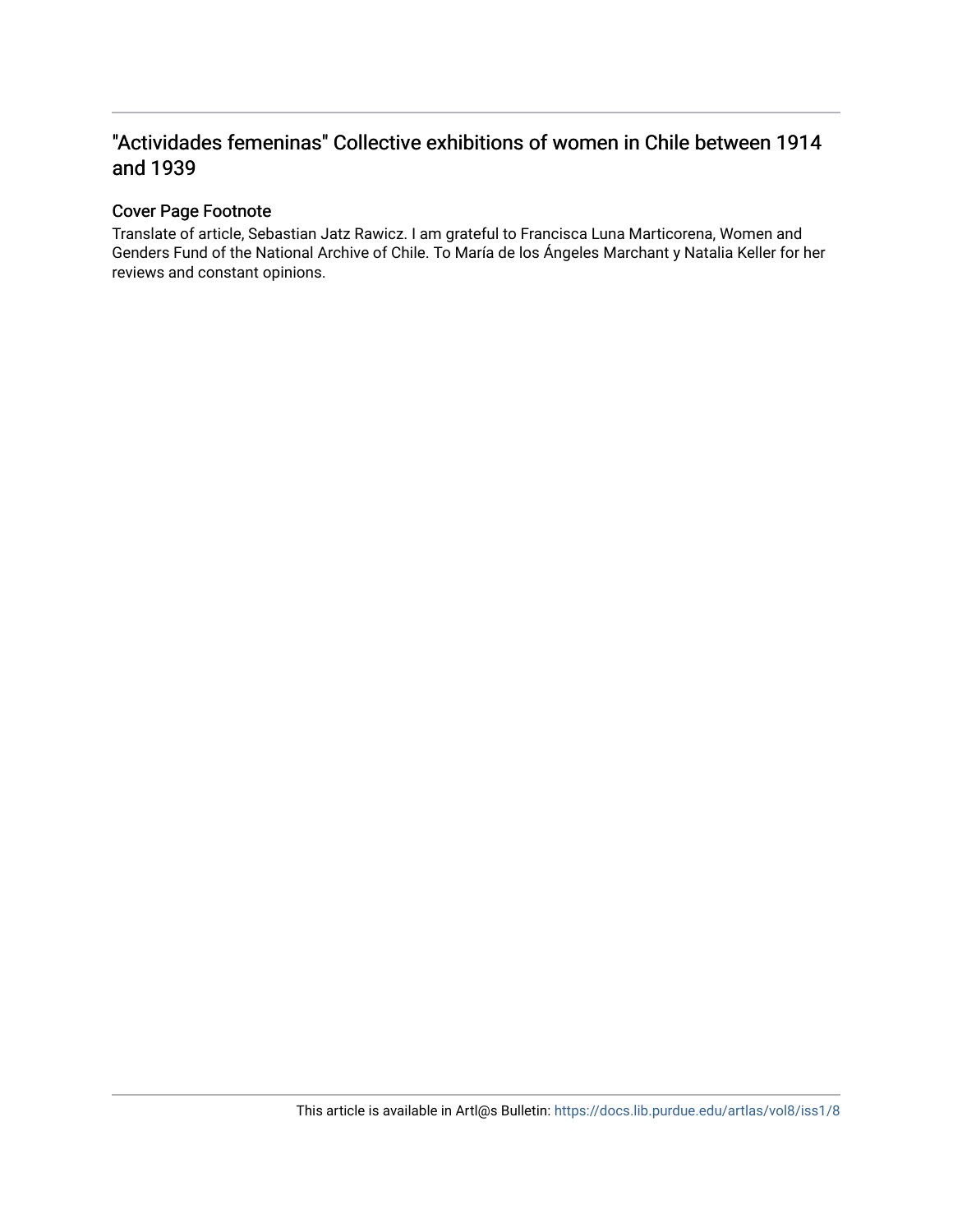# *Actividades femeninas***: Women's collective exhibitions in Chile between 1914 and 1939**

Gloria Cortés Aliaga \*

*Adolfo Ibáñez University*

#### **Abstract**

In 1927 the great *Female Exhibition* was held in Chile within the framework of the fiftieth anniversary of the Amunátegui Decree (1877), a precept that allowed women to go to university. The Exhibition was the result of a series of initiatives held by the high bourgeoisie that began in 1914 with the creation of women's organizations such as the Women's Art Society.

Twelve years later, in 1939, the MEMCH*—*the Pro-Emancipation Movement of Women in Chile*—*held the *Actividades femeninas* (Feminine Activities) exhibition, conceived as a response to previous experiences led by the elite, and focused on the political and social aspirations of women.

#### **Resumen**

En 1927 se desarrolló en Chile la gran *Exposición Femenina* en el marco del cincuentenario del Decreto Amunátegui (1877), precepto que permitió a las mujeres ingresar a la Universidad. La Exposición fue el resultado de una serie de iniciativas de la alta burguesía que se habían iniciado en 1914 con la creación de organizaciones de mujeres como la Sociedad Artística Femenina.

Doce años después, en 1939, el MEMCH *—*Movimiento Pro Emancipación de las Mujeres de Chile*—* realizó la exposición *Actividades femeninas*, concebida como una respuesta a las experiencias anteriores lideradas por la elite, y concentrada en las aspiraciones políticas y sociales de las mujeres.

*\* Art historian and curator with a broad knowledge of Chilean and Latin American Art from the end of the 19th to the beginning of the 20th century. Curator of the National Museum of Fine Arts in Santiago de Chile. Focused on topics of republican imagery, peripheries and gender studies in art. Author of* Modernas. Historias de mujeres en el arte chileno (1900-1950),*(2018 ed. Origo, Santiago, 2013).*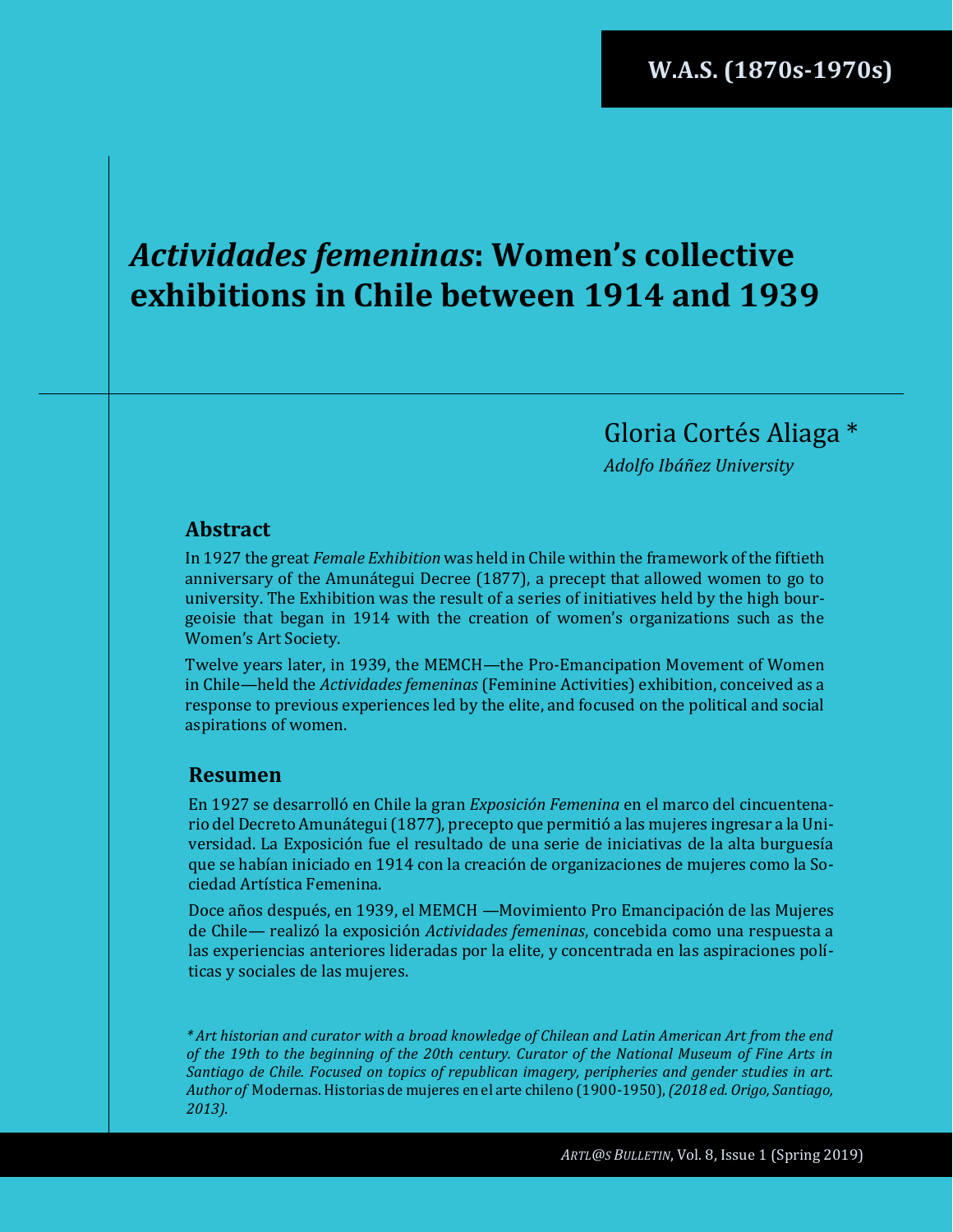Telling the stories of female artists in Chile is a reflexive process within the field of local historiography that started just a few years ago. The scarce presence of female artists in museum collections*—*less than 15%*—*as well as their absence in the history of art and the difficulty of accessing archival sources, have favored their systematic omission. While we can rarely recover firstperson stories and know their experiences on the arts scene, there are some indications of their experiences scattered in women's magazines designed for female entertainment. These notes constitute a true archive of women's production and artistic practices—the agencies of the subaltern.

This article seeks not only to present the female art scene in Chile between 1914 and 1939, but also to highlight the creation of women's artistic organizations and collectivities. What was the part of these women in the movement and validation processes of works of art? What role did they have in contemporary feminist discussions? These are some of the questions that I intend to answer through a study of visual and intellectual discourses and political positions. This approach will allow us to consider feminine production as a territory in construction where the known symbolic order and canon becomes altered.

# **Social equality: the pioneers in the Academy of Fine Arts and the struggle for women's suffrage (1866-1934)**

Although the feminine entrance to formal education in the arts happened as early as 1866, when Agustina Gutiérrez (1851-1886) became the first woman registered in the Painting Academy —only seventeen years after the foundation of the Academy of Fine Arts and ten years before the Amunátegui Decree, which was promoted by liberal historian and ideologist Miguel Luis Amunátegui (1828-1888) and enabled women to take exams, apply for a professional diploma and attend the university<sup>1</sup>—the training of women was always diminished by questions of gender, morals and good manners, and through restricted access to lifedrawing courses, to name just a few issues faced by female art students at the time. Agustina Gutiérrez was the foundational protagonist of female participation in the Academy not only as a student, but also as a teacher, since she was hired there as drawing professor in 1869. However, her work is hardly known except for some reproductions in art magazines of the time and some mentions in accounts of competitions and national salons.

One of the most significant events that reflected the increasing female incorporation to artistic production was a National Exhibition in 1884, sponsored by the National Agricultural Society, which had a section devoted to fine arts. In one of the catalogues of the exhibition, the participation of some "excellent artists" in the Liberal Arts section is highlighted, standing out among them "some distinguished ladies from Valparaiso"2. The first national Salon organized by the Artistic Union in 1885 also recognized the important number of works presented by young Chilean female artists, on which Ángela Uribe de Alcalde commented in *El Taller Ilustrado*, a publication directed by the sculptor José Miguel Blanco, in an article entitled "The art and the Chilean female artists":

The exhibitions of 1872, 1875, 1884 and the painting exhibition in the *Salon* in 1885 have been successively manifesting, because of the large number of girls that have exhibited their paintings in these contests, that Fine Arts can be cultivated among us. Just as we can see on the twilight sky of the afternoon, one after another multitude of stars emerging, we have thus seen appear in the sky of the arts, from 1872 to 1875, one after another multitude of ingenuities, a pleiad of artists.<sup>3</sup>

From that moment on, the names of women appear on the art scene with greater frequency, as is the case of Celia Castro (1860-1930) who was honored

<sup>&</sup>lt;sup>1</sup> In 1849, the Painting Academy was created in Chile. However, there is previous nonformal education on Chilean arts. In the case of artists, the first news we have of a professional Chilean female painter in the exercise of art is Paula Aldunate de Larraín (1812—1884) in 1835. Other names on the scene during this time are Anglo-Argentinean Clara Álvarez Condarco Dudding (1825-1865), English Mary Graham (1785-1842), French Clara Filleul (1822-1888) and Argentinean Procesa Sarmiento

<sup>(1818-1899),</sup> to name just a few of the artists active in the art market and the artistic production of the first third of the 19th century. <sup>2</sup> *Valparaíso en la Exposición de 1884* (Imprenta del Nuevo Mercurio, Valparaíso,

<sup>1884), 157.</sup>

<sup>3</sup> Ángela Uribe de Alcalde, "El arte y las artistas chilenas", *El Taller Ilustrado*, year I, no. 25, Monday, February 1, 1886.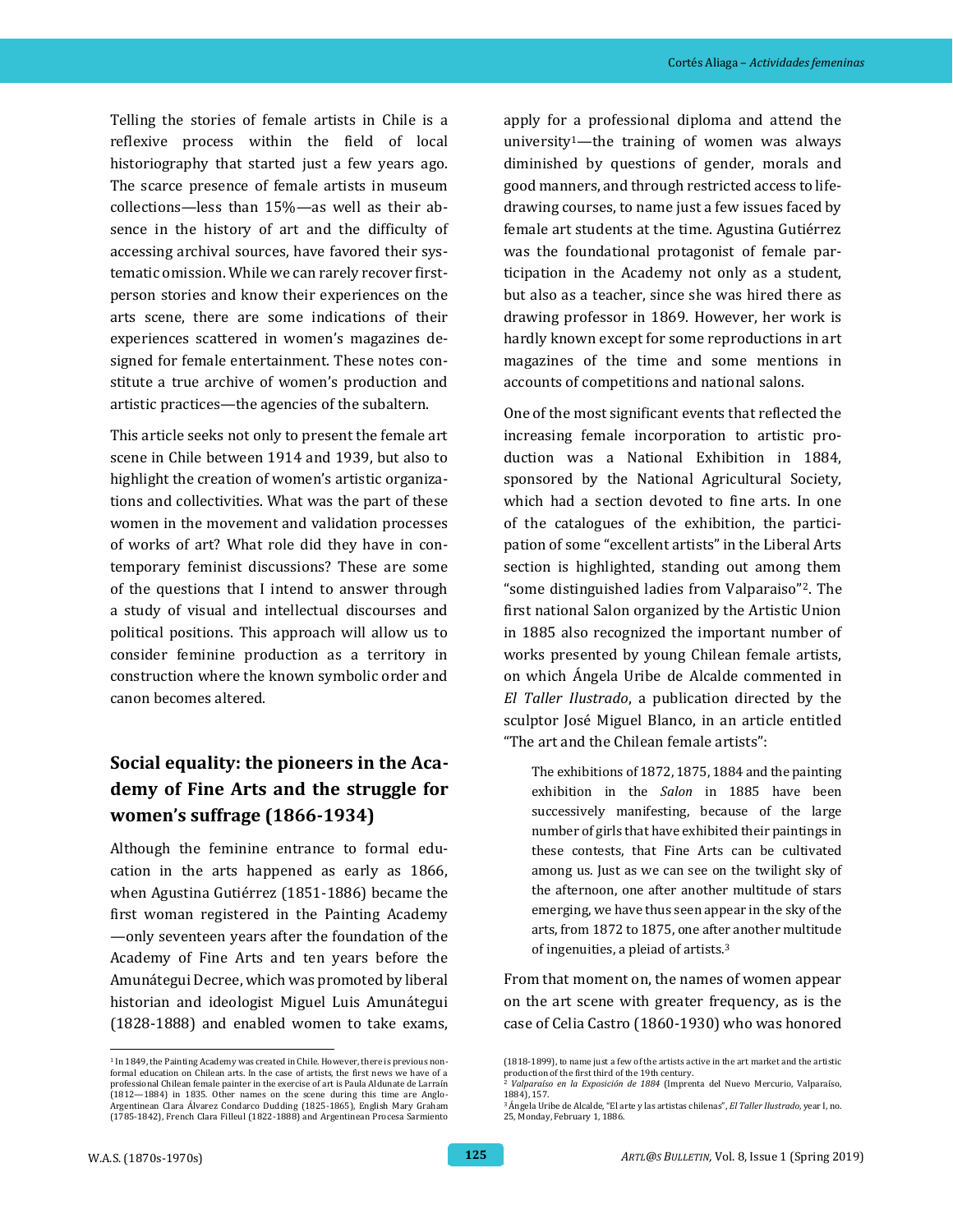at the 1888 Salon for her painting *The Pruner* (1888) and in 1896 at the Edwards Contest, one of the most outstanding recognitions in Chilean art. Along with Castro, the Aurora sisters (1863-1939) and Magdalena Mira (1859-1930) were often granted gold and silver medals in national salons, as in 1884. Chilean women were also present at the 1889 Paris Universal Exposition with artists such as Dolores Álvarez (active in 1887-1889) and Genoveva Merino (active in 1884-1901), on whom I have not found much information.

This female participation in the visual arts went in tandem with the emergence of various discussions on the situation of women in the public and private spheres. The creation of the Valparaíso Mutual Aid Society No. 1 of Female Workers (1887), the Emancipation of Women Society (1888), the Girls' Professional Schools (1888) and the School of Arts and Crafts for Women (1887), the latter created by the Sofofa—Society of Industrial Development and the Ministry of Industry and Public Works for the training of female labor, hints at the discussions on the social role of women.<sup>4</sup> Also the literary and journalistic work of women in the early twentieth century was manifested in publications such as *El Eco de las Señoras de Santiago* (1865) and *La Familia* (1890), appearing together with women writers like Martina Barros de Orrego (1850-1944), whose translation of John Stuart Mill's *The Subjection of Women* (1869) was published in the 1872 annual publication *Revista de Santiago*, with personal notes by Martina Barros, expressing clear support for the female vote.<sup>5</sup> Three years later, and in an unusual way, a group of women from the town of San Felipe (Valparaíso Region) claimed their right to vote under the Constitution of 1833, which guaranteed the equality of "all Chileans". The result of this action was a new law enacted in 1884 prohibiting the right to vote for women,<sup>6</sup> referring to speeches alleging the feminine incompatibility to exercise "citizenship in all its extension [sic]."<sup>7</sup>

The incorporation of women into the university space and their economic independence, through the decree of 1877, allowed female intellectuals of the early twentieth century to sustain the struggle for women's civil rights. There were also conferences and writings, such as the visit of the Spanish Belén de Sárraga (1874-1951), who was invited by the main representative of trade unionism, Luis Emilio Recabarren (1876-1924), and the radical newspaper *La Razón.* She was invited to participate in various public conferences in the cities of Antofagasta, Iquique, Negreiros and Pisagua in 1913 and 1915, in the middle of the process of the mutualist movement of saltpeter workers. The presence of Sárraga in Iquique motivated the creation of the Women's Anti-Clerical Center that took her name, fostered by leader Teresa Flores, Recabarren's companion. This context gave strength to the struggle for the civil and social rights of women, increasing the participation of intellectual women in the discussions that were promoted by the Chilean magazines.

The closeness to the church and the Conservative Party made the proto-feminist movement of the time still hold on to Christianity, good manners, family and philanthropy, although the movement itself was liberal in matters of civil rights, such as divorce law<sup>8</sup> or the economic independence of women.<sup>9</sup> The Church's support for the female vote

<sup>4</sup> In general terms, the practical teaching in these establishments was divided into the following sections: Commercial, Dressmakers, Lingerie and Current Sewing, Embroidery, Gloves, Carton and Leather Goods, Cooking, Washing and Ironing, Drawing. See "Crónica: Escuela de Artes i Oficios para Mujeres", in *Boletín de la Sociedad de Fomento Fabril.* (La Sociedad, 1884-1935) 51 v., year 5, no. 1, (ene. 1888), 43.

<sup>5</sup> Martina Barros de Orrego (1850-1944) was a Chilean writer and intellectual considered as one of the precursors of feminism in Chile.

<sup>6</sup> Diamela Eltit, *Crónica del sufragio femenino en Chile* (Servicio Nacional de la Mujer, 1994), 21

<sup>7</sup> Jorge Huneeus, *La Constitución ante el Congreso,* (Imprenta los Tiempos, 1879), 33- 34

<sup>8</sup> The interference of the Church in matters of the State in Chile has a long history. Only in 1925 the Constitution separated both powers, although doctrinal and legislative discussions were still present in the years to come. An example of the above was the discussions on the possibility of including divorce in the New Civil Marriage Law. The first proposal was established in the parliamentary debate in 1914. Ten years later the

radical deputy Hernán Figueroa proposes the bond divorce, which was already raised in 1917 but never reached a consensus agreement due to the sacramental character given to the marriage contract. It was not until 2004 that divorce was introduced as a way to dissolve marriage in Law 19,947. As for the rights of women within marriage, one of the first advances took place in 1925 when it was first legislated on the Reserved Heritage of married women. In this regard, see *La iglesia y la Ley de Matrimonio Civil*, by Karina Alethia Bettini Silva and Estrella Ibarra Gutiérrez, memory to apply for the Academic Degree of Law Degree in Legal and Social Sciences (Faculty of Law, University of Chile, 2007). <sup>9</sup> With regard to the incorporation of women in the processes of industrialization and

the emergence of capitalism in Chile, discussions focused especially on the relevance of certain work spaces that could diminish the strengthening of the working class family. For example, the motherhood of working women and the effects of paid work on the maintenance of family order was one of the main issues put on the table by the political world, whose feminine responses came from the hand of autonomous organizations, with a worker and popular character.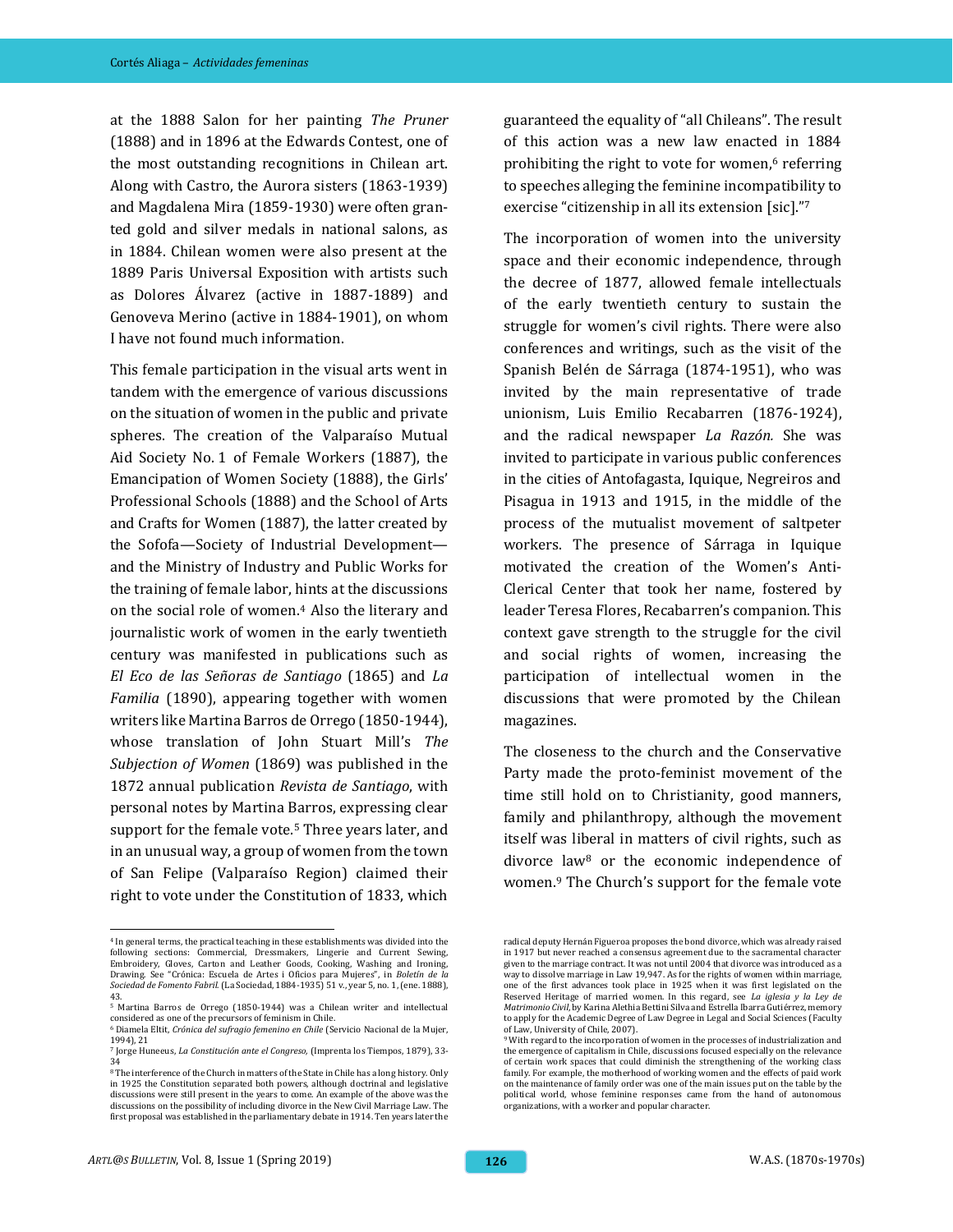was based on the possibility of broadening the bases for the formation of a new electoral bloc —according to Erika Maza—thereby increasing their capacity to achieve positions of power.<sup>10</sup> Meanwhile, for the feminine fight, the right to vote was secondary to wage issues, public health, education, among other affairs that seemed to have greater urgency for achieving women's social justice.

The rejection of the first bill of women's suffrage presented by conservative Luis Undurraga (1871- 1932) in 1917 generated diverse reactions in the different sectors participating in the discussion. Among them was Martina Barros, who would write in the *Revista Chilena* of that same year:

Are not issues of high social interest, closely related to our very life, continually being aired, in which we cannot, I'm not saying take part, but not even contribute with our vote in order to demand that we be served? Educational problems are continually discussed. Who could deny us the right that mothers have to be heard in a matter of such transcendental importance for the future of our family? And the teachers, who have dedicated their lives to the direction of teaching, how can they not bring more light to the resolution of these problems than any young person who comes to the Chamber with no more background than their humanities studies? Has not a bill of divorce been filed already, which, if it is denied today, will have to be discussed some day, and is it perhaps intended to decide a question of such high interest for us, denying us even the right to be heard? What law of justice, equity or simple common sense can deny us that right?<sup>11</sup>

The Constitutional Reform carried out in 1925 by president Arturo Alessandri (1920-1925 term) did not consider the longed for feminine vote that the Chilean suffragists pursued during the 19th century, and the military regime of Carlos Ibañez del Campo (1927-1931 term) did not favour the demands of female groups because of the political persecution of trade union movements on the one hand and, on the other, the assumption that women

who supported the suffrage movement belonged to conservative elite groups linked to ecclesiastical power. However, the Feminine Union was founded in 1927 in the city of Valparaíso by Aurora Argomedo (?**-**1948) and Graciela Mandujano (1902 **-**1984), who brought together the interests of women from different social strata, overcoming class issues in favor of social and political rights of women. That same year, the Democratic Feminine Party, one of the most active groups in the fight for change in electoral law, had dissolved, to be replaced by the Feminine Bloc. The latter maintained ties with the International Pro Suffrage and Peace League for Women and the League of Nations.<sup>12</sup>

Finally, the feminine vote in Chile was approved in 1934, but only for municipal elections. It was not until 1949 that women were granted the right to vote for presidential and parliamentary elections, effective in 1952 for the presidential election of the second government of Carlos Ibáñez de Campo (1952-1958 term).

## **The First Women's Art Organization (1913-1916)**

Along with the struggle for women's suffrage, women organized themselves in various groups, including in those of a social nature. In the field of the arts, actions aimed at enhancing women's progress were led by women of the Chilean high bourgeoisie, and their beginnings can be found in the creation of the Feminine Art Society, which was founded in 1913 by the newspaper *El Mercurio*'s director Julio Pérez Canto (1867-1953) and the French-Chilean painter and art critic Ricardo Richon Brunet (1866-1946).

 $^{\rm 10}$  Erika Maza, "Catolicismo, anticlericalismo y la extensión del sufragio a la mujer en Chile", *Estudios Públicos*, 58, 1995, 139-140.

<sup>11</sup> Martina Barros de Orrego, "El voto femenino", *Revista Chilena*, vol. II, 1917, 393. <sup>12</sup> Lavrin, *Mujeres, feminismos y cambio social*, 373.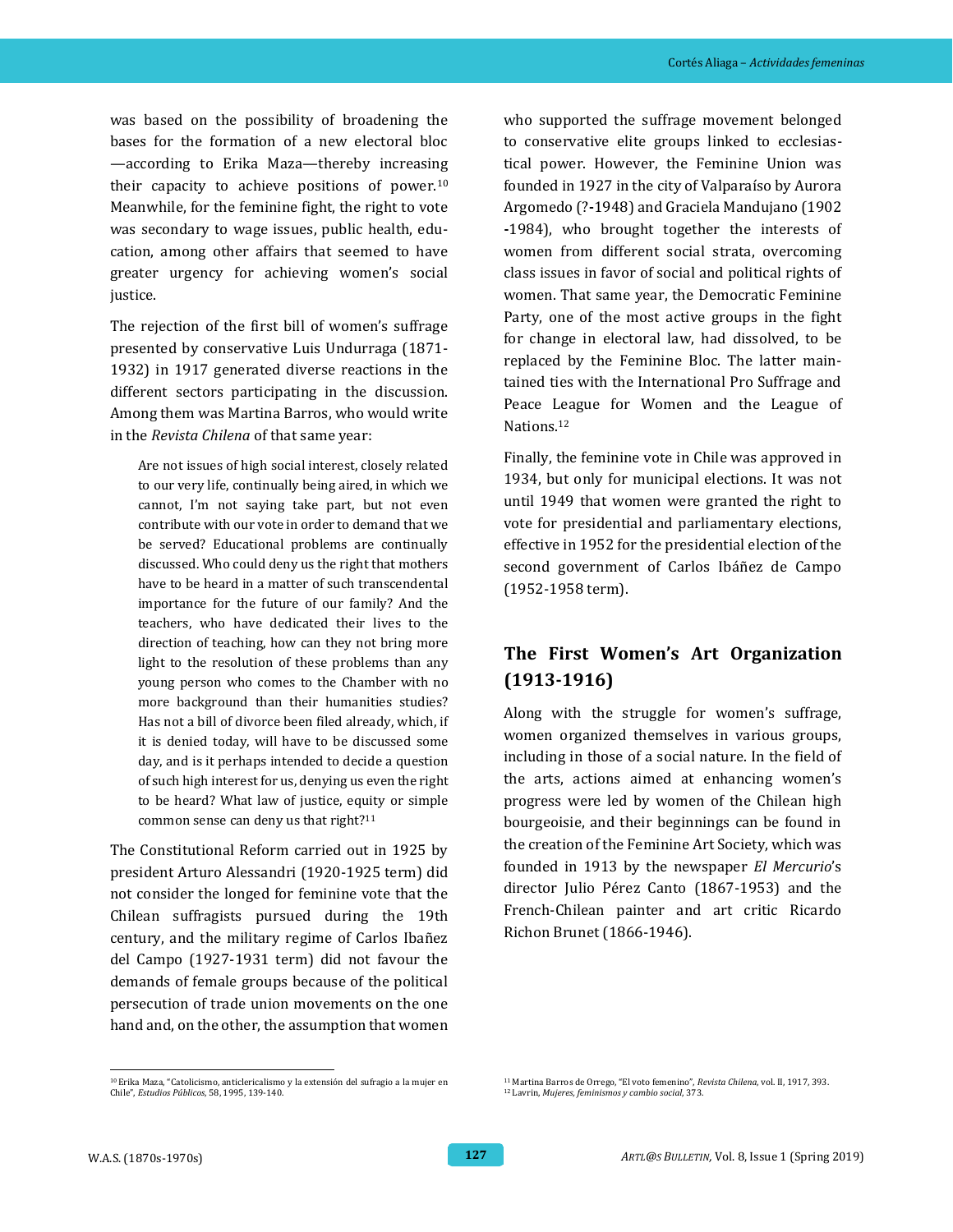

**Figure 1.** Women's Artistic Society in *Pacifico Magazine*, 1917. Appear in the photograph: Dora Puelma, president; Sofía Barros de Jara, vice president; Ester de Ugarte, secretary.

In the society's directory there was painter Dora Puelma Fuenzalida (1885**-**1972)13, president of the association, and Esther Ugarte (active in 1915**-** 1927), secretary, along with other *madams and ladies*, all gathered to "help each other in the cultivation of the arts."<sup>14</sup> (Fig. 1) Although in 1913 a first female exhibition was held in the *El Mercurio* salons where about two hundred works by more than forty artists were presented15*—*an event discussed in *Revista Zig-Zag* with photographs of the artworks but without the names of their authors (Fig. 2)*—*the main official exhibition of the Society took place one year later in the same space. The exhibition featured Puelma and Ugarte, mentioned above, with two female portraits, Dora Alcalde (active in 1914-1915) with a still life with with flowers, Elmina Moisan (1897**-**1938) with a portrait of a girl, and the sculptor Blanca Merino (1893**-**1973) with two works entitled *Margarita* and *Female Bust* (ca. 1914). The success of the exhibition, "far superior to what was expected at the beginnings of the female artistic culture,"<sup>16</sup> resulted in the organization of other such exhibitions until 1916 (Fig. 3). These shows included the aforementioned women, with the addition of other artists including Henriette Petit (1894**-**1983) and Judith Alpi (1893-1983), for a total of 50 paintings in 1916. In the sculpture section, there were some very young women, "barely girls", including the fourteen-year-old Laura Rodig (1901**-**1972), who was "of extraordinary talent and who is a national art promise."<sup>17</sup> With the exception

 $^{\rm 13}$  In addition to being a painter and sculptor, Dora Puelma was a professor of painting at the School of Fine Arts and was a founding member of the National Society of Fine Arts. She also collaborated as a columnist for the newspapers *La Nación* and *El Mercurio*.

<sup>14</sup> José Backhaus,"La exposición de arte femenino", *Revista Zig-Zag,* 1916, no pagination.

<sup>15</sup> Ricardo Richon Brunet, "Exposición de Arte Femenino", *El Mercurio*, September 14, 1913, no pagination.

<sup>16</sup> "Exposición de arte femenino", *Revista Zig-Zag*, May 16, 1914, no pagination.

<sup>17</sup> "De uno a otro año", *Revista Familia*, January 1916, 1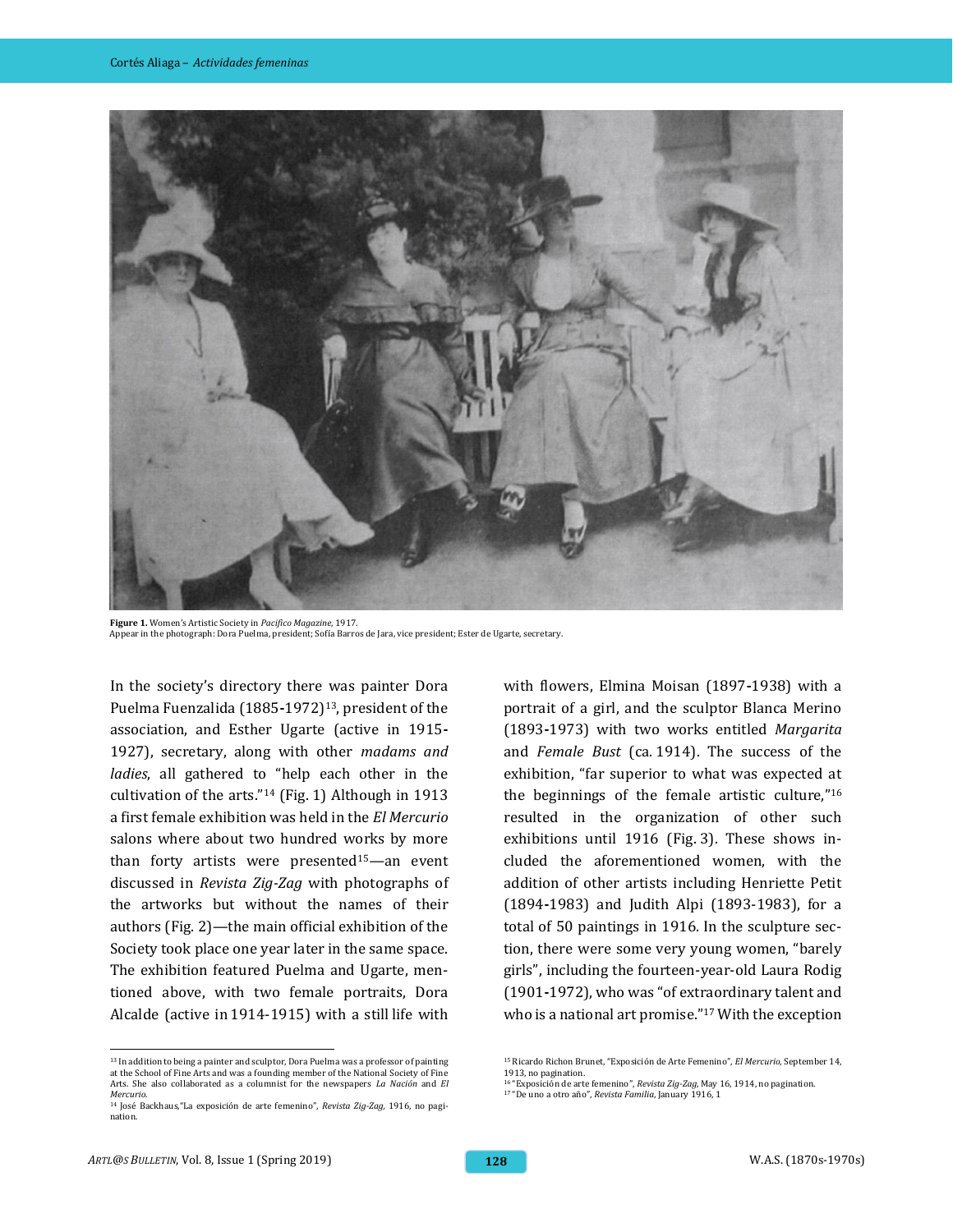of the latter, who will later be listed as one of the most militant artists of her generation, most of the participants belonged to the Chilean high bourgeoisie.<sup>18</sup>



**Figure 2.** Women's exhibition in the galleries of *El Mercurio* daily, published in *Zig-Zag Magazine*, September 1913.

Although the participation of these artists in these diffusion and creation scenarios did not reach, in most cases, political connotations, they assumed active and public functions in the defense of women. In these affirmations of the feminine and their imaginaries lies a focus of sustained subversion in the configuration of systems of self-

representation and self-legitimization that promptly question the patriarchal canon and the masculine tradition in the exercise of the arts and creation. Several portraits were created in this period, among them, one by Elmina Moisan in 1915 of the painter Dora Puelma that was presented at the Feminine Salon that same year. We also find a double portrait by Judith Alpi in which, on one side, the image of Laura Rodig is depicted, and on the other, a feminine foreshortening painted upsidedown. A sign of contempt for the female nude model imposed by academic norms, which both Alpi and Rodig transgressed in their spaces of intimacy.<sup>19</sup>



**Figure 3**. *Female Exhibition. From one to another year*, published in *Family*, January 1916.

<sup>&</sup>lt;sup>18</sup> The participation of women in the Academy, the subsequent School of Fine Arts and the national exhibitions and salons, responded in the beginning to the formative possibility of women of the bourgeoisie and the Chilean elite, which extended this problem not only to issues of gender, but also to class issues very present in the social dynamics of the country. Only from the first third of the 20th century do we find women from the middle class; to date, we have not been able to identify artists whose

origin is identified with the working or popular world, which did happen with men since the end of the 19th century.

<sup>19</sup> Gloria Cortés, *Desacatos. Prácticas artísticas femeninas* (1835-1938). Catalogue of the exhibition held at the National Museum of Fine Arts (Chile) between July 13 and September 17, 2017.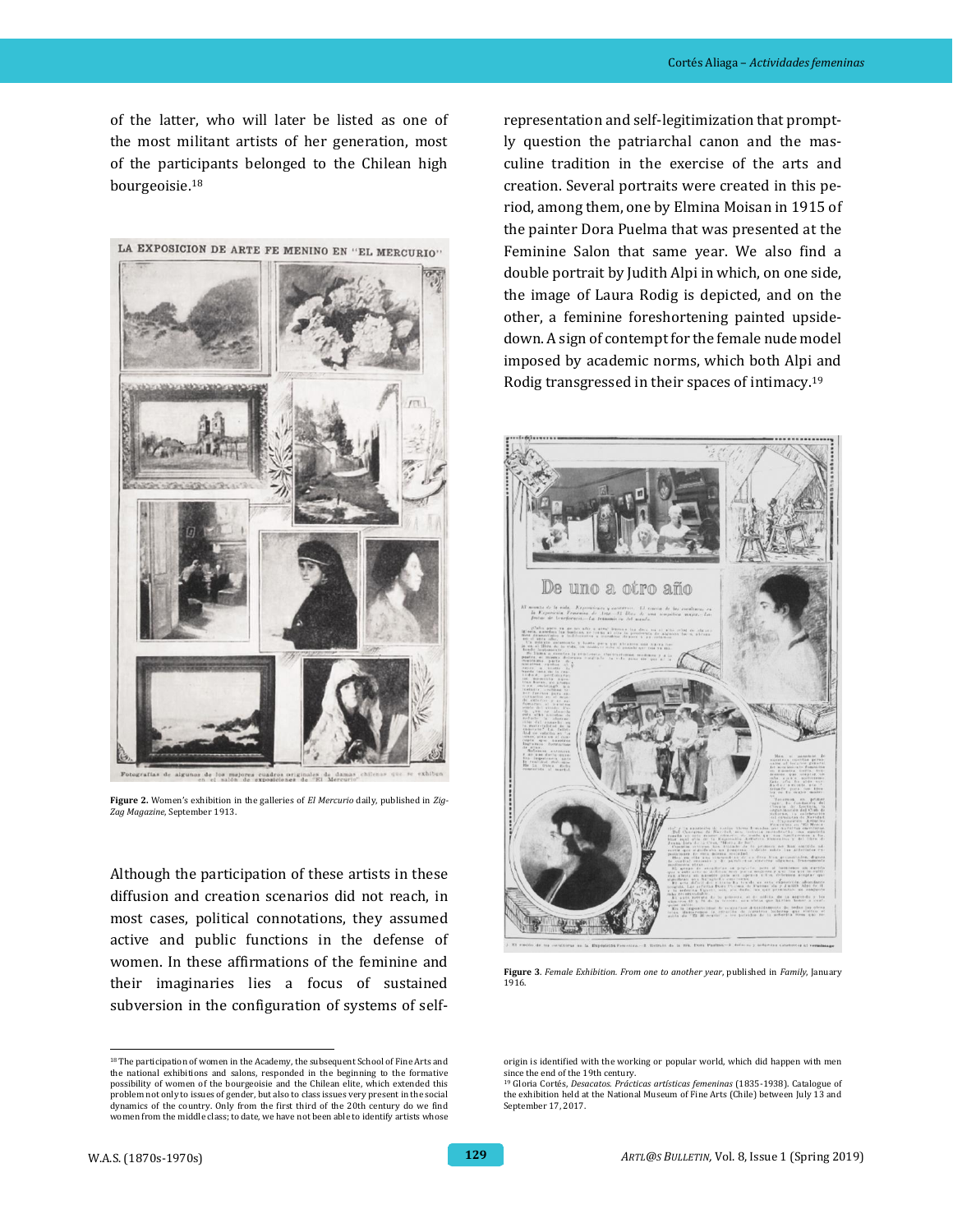"A temple closed to our eyes, wrapped in clouds of prejudice and false fears, the School was not a center for young ladies", <sup>20</sup> declared painter Emma Formas (1886**-**ca. 1959) in 1917, giving an account of the difficulties presented that were experienced by female artists, especially when entering drawing courses. While men had access to live nude models of both men and women, women artists had to settle with copying inert images, plasters and lithographs commissioned by the government to complete and extend the education and aesthetic sense of Chilean artists at the Painting Academy and in the Sculpture Course, according to the modernizing program of the period. Even though the process of teaching natural drawing was homogenized over the years, criticisms of the deficient technique in the works by women representing the human figure are recurrently been seen in press articles, led almost all of them, by men.

However, it is in the press itself, especially in women's magazines, that the contributions of women artists were reinforced and made visible. Magazines such as *Familia*, oriented at women's household chores, included a series of articles on home care, combined with feminist proclamations where the interests of elite women and middle class intellectuals met. This led the publication to quickly become the official organ of feminine emancipation. Various articles, press releases and interviews to the protagonists of the Chilean feminine arts were disseminated in the magazine, which thus became a space for the diffusion of female artists who had no other place to promote their actions. While other periodicals, such as *Zig-Zag* or the *Pacífico Magazine*, included notes on the annual, national and feminine salons—in addition to criticism of the exhibitions or texts dedicated to female painters or sculptors—the interesting thing about the *Familia* was that it also incorporated the writing of women. This enabled the conjunction of a scene in which women wrote about women, consolidating the work of a women's press that had been developing with strength and independence since the 19th century.

Although they were often awarded prizes and medals, it was not until 1919 that the first and second medals of the National Salon were awarded to two women: Elmina Moisan with *Coquette* (1916) and Judith Alpi with a female portrait. Alpi also presented *The two friends* (ca. 1916)*,* which we only know by the press of the time. These works address eroticism and feminine subjectivity based on the representation systems of the women of that decade: female nudes, bath or boudoir scenes are taken from the visual imaginary of masculine modernity to be addressed on a feminine dialectic and the construction of their private spaces. Despite the wide recognition of women's participation in the Chilean scene, it was not after the creation of the Female Artistic Society that artists could have an organized system of promotion and circulation of their works, placing them in an emerging art market. It is likely that the buyers were female patrons of art themselves or their close social circle, members of the Female Artistic Society, the Ladies Club (1916), the Ladies Reading Circle (1915) and other women's organizations aimed at the defense and promotion of women activities and their economic, cultural and political independence. Although their actions did not detach from activities related to charity, these organizations enabled the configuration of a network that was not exempt from issues related to social, economic and subjective differentiation on the concept of class.<sup>21</sup>Charity, a feminine domain par excellence, particularly during the 19th century, opened a space for elite women to have political participation in public life. This was reflected in a series of initiatives led by socially renowned ladies, who brought up discussions in the Chilean parliament on public policies related to health, childhood, social protection and women's labor. The 1927 Women's Exhibition, which will see later, had a very successful and popular section dedicated exclusively to charity work. The Centennial Pavilion

September 2017. Facultad de Bellas Artes. Universidad Nacional de La Plata,

l

Argentina.

<sup>20</sup> Emma Formas, "Desarrollo del arte pictórico", *Revista Familia*, June 1917, 3 <sup>21</sup> In this regard, see Gloria Cortés, "Femeninas y feministas. Aristócratas o desclasadas. Asociaciones artísticas femeninas en Chile (1914-1927)", *Boletín de Arte*, no. 17,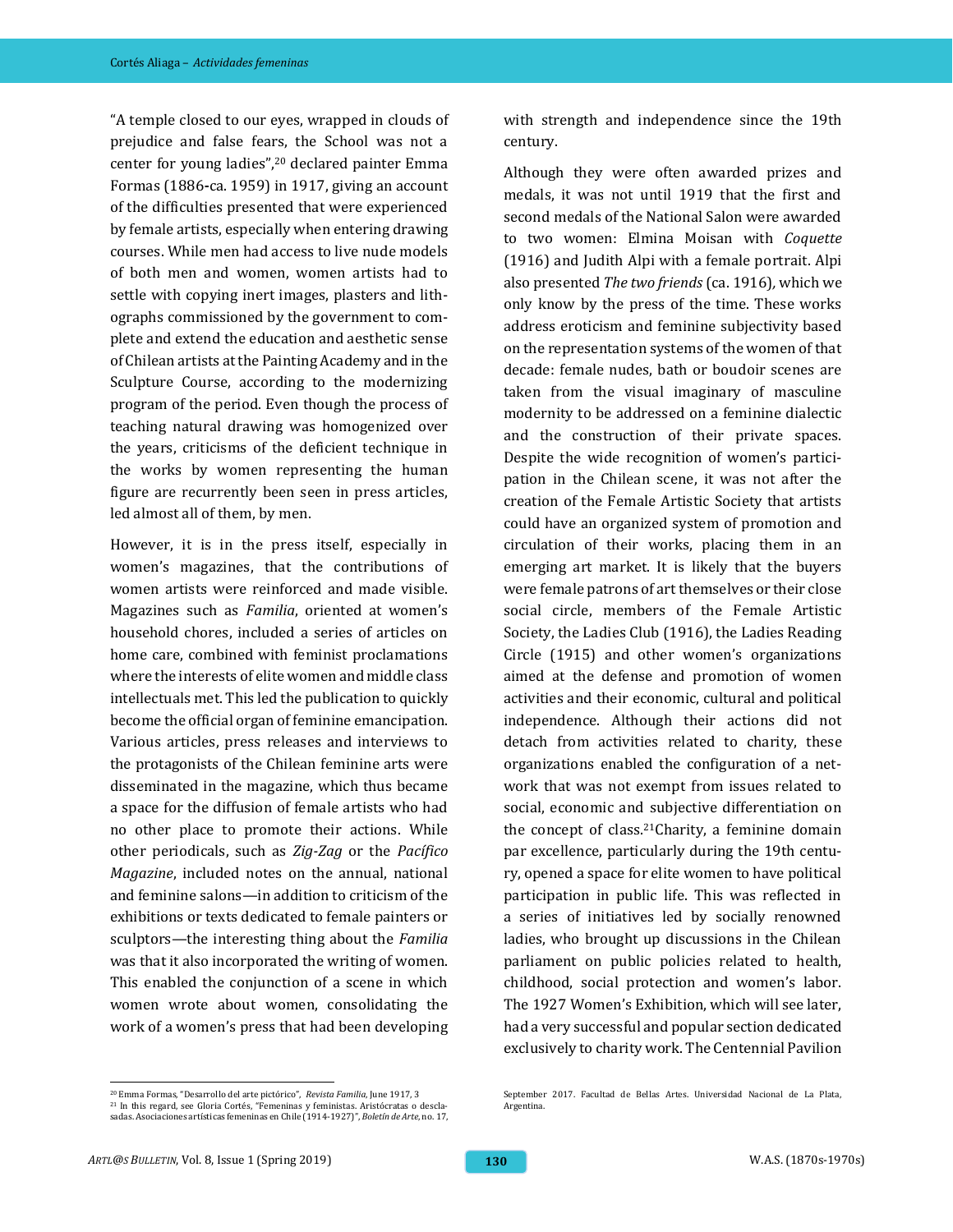received in its dependencies the National Board of Infancy, the Children's Pots, the School Welfare Board, the Child Protection Society, the Orphans' Asylum and the School of Social Service, among other agencies. Outside the pavilion The Red Cross of Santiago, Peñaflor and Osorno set up their tents, and their magnificent presentation received a general applause."<sup>22</sup>

The Ladies Club, led by Luisa Lynch (1864**-**1937), one of the most active women of her generation, also considered social support as one of its most important duties. Interviewed by the *Familia* magazine in 1915, Lynch exemplified this subject with the particular situation of a young Chilean female artist:

It's about a girl, one of the first painters we've had. She went to Europe and there she married a Frenchman. War came along, together with poverty, even misery. (…) If the Ladies Club had been functioning, it could have protected her, presented her paintings, give her an atmosphere in society, helped her in a thousand discreet ways, without appealing to the alms that high spirits reject although they are in the most distressing circumstances.<sup>23</sup>

The Ladies Club was the first organization created without clerical patronage, receiving numerous criticisms and troubles from the Chilean elite, who were at odds with the feminine freedoms proposed by the entity, as they threatened the security and stability of the family. Inés Echeverría (1868**-**1949), known by her alias Iris and a prominent feminist writer, responded to the attacks with the following question: "What have been the worst enemies of the evolution of women? Naturally, those who believed themselves to be stripped of their secular dominion; that is, MEN [sic], in their capacities as Clerics, Fathers or Husbands."<sup>24</sup> High morality and feminine charity remained a bastion of domesticity, but on those notions the women of the Women's Artistic Society and the Ladies Club tried

to reformulate the gender relations housed in the social good, increasing the levels of education, culture and economic insertion beyond the household. The Club "will have its charity fund to help them and, when possible, will give them asylum in a comfortable house,"<sup>25</sup> in the style of European enlightened societies aimed at the aestheticization of society and everyday life. The long European stays of its members, whose lives passed between Chile and Paris, promoted contact with similar organizations, such as *Les Dames de France* or regional experiences such as *Entre nous* in Uruguay, the Professional School of Women in Argentina or women's clubs in the United States, in addition to the Frauen Kuntsverband (Feminine Artistic Union) created in Germany by the artist Käthe Kollwitz (1867**-**1945) in 1913. Women of the high bourgeoisie, such as the aforementioned Luisa Lynch and Delia Matte (1866**-**1941), founders of the Ladies Club, or of the nascent professionalized middle class, like Amanda Labarca (1886**-**  $1975$ <sup>26</sup>—journalist and writer, founder of the Reading Circle and her dissemination newspaper, *Acción Femenina*—acted as mediators for a network of creative women: painters, sculptors, writers and journalists, among others, activating connections of solidarity, affections, collaboration and exchange. However, we have little information about the relationships established by Chilean female artists with their foreign counterparts and the possible connections of these encounters. One of the few documented references is the work carried out by Eugenia Huici de Errázuriz (1860- 1951), $27$  an important patron of modern art living in Paris, who connected the Parisian scene—Pablo Picasso, Juan Gris, Le Corbusier, Robert and Sonia Delaunay—with the wave of young artists who travelled in the first decades of the 20th century, among them Sara (Camino) Malvar (1894**-**1970) and Ximena Morla (1891**-**1987), daughter of Luisa

 <sup>22</sup> Guerin, *Actividades femeninas*, 30.

<sup>23</sup> María Cenicienta, "Con la señora Luisa Lynch de Gormaz. Directora del Club de Señora", *Revista Familia*, November 1915, 3-4.

<sup>24</sup> Felícitas Klimpel, *La mujer chilena (El aporte femenino al progreso de Chile) 1910- 1960* (Editorial Andrés Bello, 1962), 236, 237.

<sup>25</sup> "El de lectura y el proyectado club de señoras", *La Revista Azul,* 1915, 431.

<sup>&</sup>lt;sup>26</sup> Amanda Labarca was an outstanding writer, educator, intellectual and feminist Chilean. In 1919 she assumed the chair of Pedagogical Psychology at the Pedagogical Institute of the University of Chile, and between 1927 and 1931 she was the head of the General Directorate of Secondary Education of the Ministry of Education. In 1945

she was Chile's representative to the United Nations and twenty years later, she was distinguished as an Academic Member of the Faculty of Philosophy and Education of the University of Chile and of the Academy of Political, Social and Moral Sciences of the Institute of Chile.

<sup>27</sup> Eugenia Huici de Arguedas (1860-1951), also known as Madame Errázuriz due to her marriage to Chilean painter and diplomat José Tomás Errázuriz, was a well-known collector and patron of the arts, protector of artists such as Pablo Picasso, Blaise Cendrars and Igor Stravinsky, among others. Among her circle of friends were painters Jacques-Émile Blanche, Romaine Brooks, Charles Conder, Paul Helleu, Ambrose McEvoy and John Singer Sargent, who portrayed the Chilean aristocrat.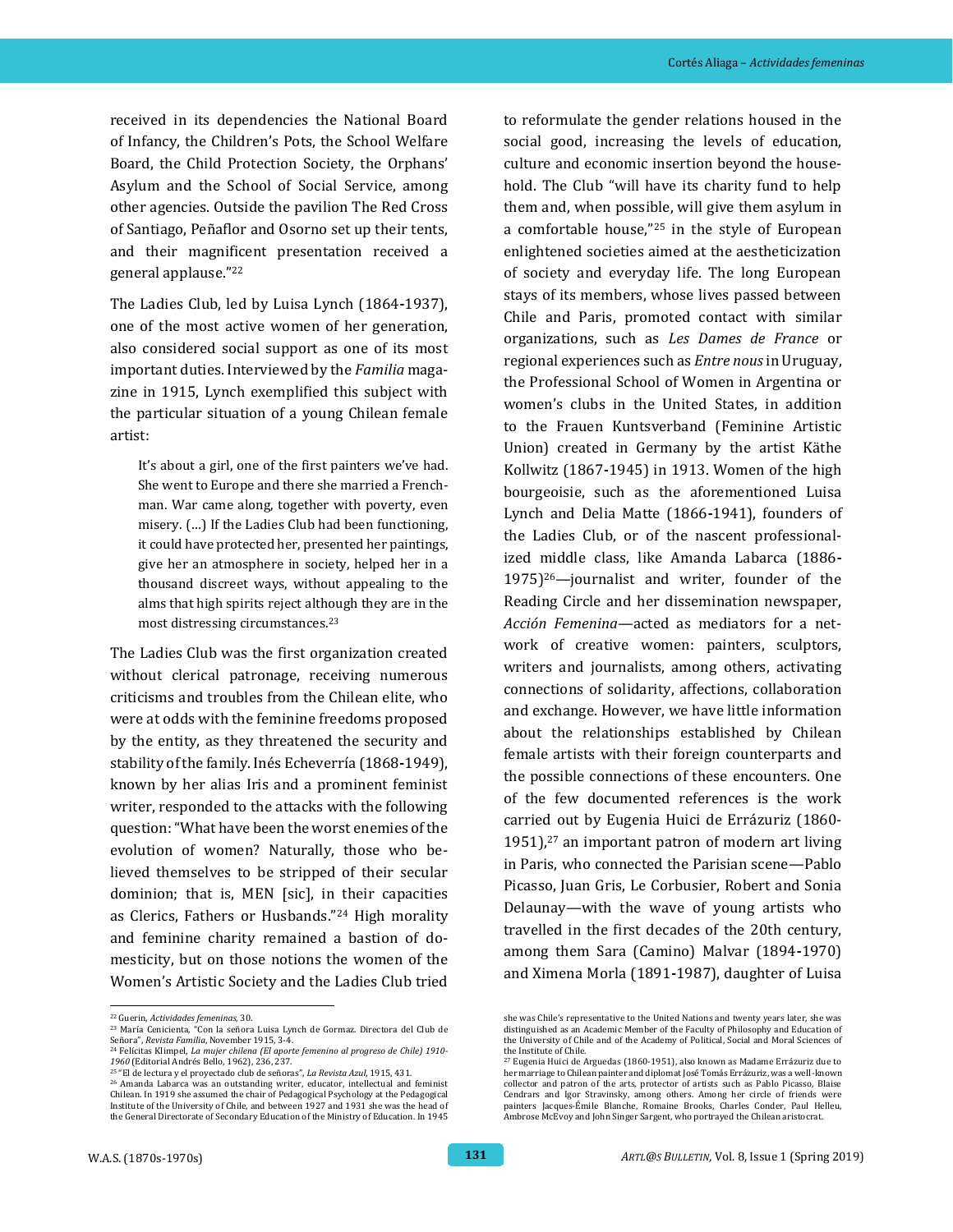Lynch.<sup>28</sup> Also documented is the contact established by the poet Gabriela Mistral (1889**-**1957) with Latin American intellectuals, which led to her partner Laura Rodig's discovery of muralism and the indigenous movement while traveling to Mexico in 1922, and with Maruja Mallo (1902**-** 1995) in Spain, probably coinciding with the subsequent struggle of women against Franco. Rodig also takes part in the political/visual project of the Uruguayan painter Torres García (1874- 1949) in the *Première Exposition du Groupe Latino-Américain de Paris* in 1930 at the Zak Gallery, where there was also the Argentinean Raquel Forner (1902**-**1988). Understanding the effects of these meetings is a pending task, but one that has been initiated by Latin American researchers, among them Georgina Gluzman in Argentina, who has sought to establish symbolic and formal links between Chilean and Argentinean artists of the 19th century, especially among the sculptors Rebeca Matte (1875**-**1929) and Lola Mora (1866**-** 1936)29.

### **The 1927 Women's Exhibition in the pavilions of Quinta Normal**

The aim of the women's exhibitions organized by the Women's Artistic Society and the Ladies Club was to promote the circulation of works and the presence of women artists in the market, encouraging their professionalization and economic independence. Nevertheless, one of the first experiences that highlighted the long history of Chilean female artists was the 1927 Women's Exhibition, on the occasion of the celebration of the 50th anniversary of the Amunátegui decree (Fig. 4). The exhibition coincided with the industrial progress of the country and the design of public policies on artistic education, where many women would find a symbolic support for their

tasks, especially in the possibilities offered by the blurry boundary between fine arts and applied arts.



**Figure 4.** *Women's Exhibition. Fifth Anniversary of the Amunátegui Decree*, exhibition flyer, October 1927. Museo de la Educación Gabriela Mistral Collection.

The governments of Arturo Alessandri and Carlos Ibáñez del Campo, both anti-oligarchic and populist, promoted educational reform with the ultimate goal of social efficiency based on an impulse of a practical and industrial spirit. This led to the closure in 1929 of the School of Fine Arts where a selective number of professors and students were asked to retrain themselves to applied arts in Europe (France, Germany and Italy). This resolution responded to the interest of the Finance Minister and interim leader of the Education portfolio, Pablo Ramírez (1927**-**1929 term), in

<sup>28</sup> Sara Malvar, Ximena Morla, Henriette Petit, Judith Alpi, Elmina Moisan and Emma Formas, among other artists mentioned in the present investigation, constitute an important part of the group of women of the early twentieth century that "overflowed" the Chilean art scene. Nevertheless, many pieces by these artists are accessible only through archival work. This fact—together with the social situation and the educational conditions that marked their experience of the artistic system and

therefore their work—is configured as the main form of exclusion on the work of these women.

<sup>29</sup> Georgina Gluzman, "Matte/Mora: leyendas femeninas en el arte latinoamericano de entresiglos", lecture presented at the 3rd Coloquio de Investigación en Historia del Arte – CIHA, *Intercambios trasandinos. Historias del arte entre Argentina y Chile (siglos XIX - XX)*, Buenos Aires, Argentina, 2017.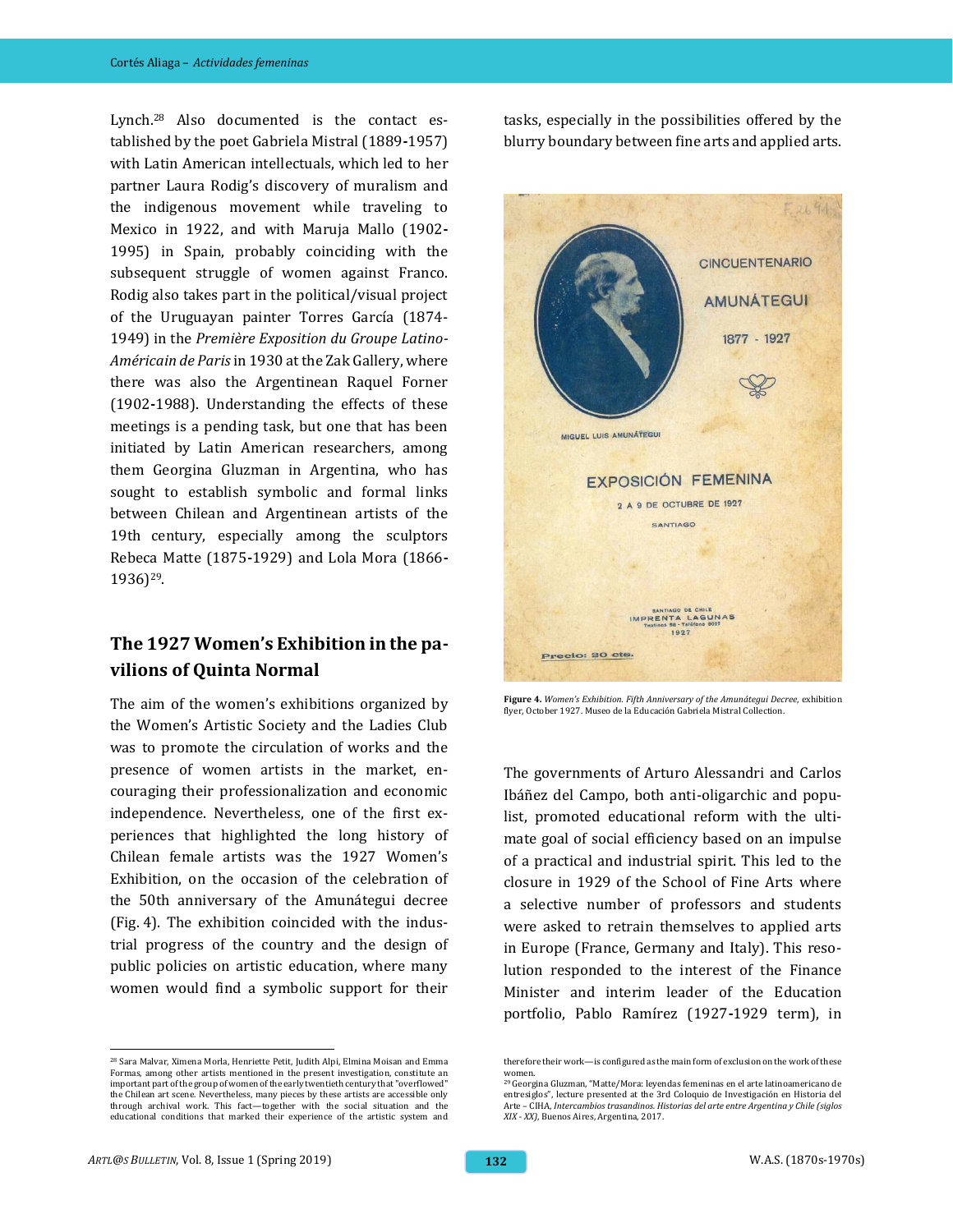promoting industrial development to the detriment of fine arts education, which he considered as representative of the oligarchy. While in the aforementioned exhibition of 1927, Chilean women were proud of their advancement in terms of work, education and social assistance, the interest in other areas of female participation, such as the struggle for suffrage, was greatly diminished during this period.<sup>30</sup>

"It has not even been attempted, until now, to make a history of the various activities in which the Chilean woman has had participation", argued Sara Guerin de Elgueta (active in 1923**-**1928), curator of the Women's Exhibition, turning the task of compiling the actions carried out by women into a long and extensive research exercise, "intelligent and diligent searches" that put on the table "real discoveries in the history of Chilean women."<sup>31</sup> The event took place in the pavilions of the Quinta Normal, created to house the Chilean International Exhibition in 1875 by the National Agricultural Society, including sections dedicated to education, charity, decorative arts and industry, as well as music and pure art in an extra-official salon for the fine arts. All sections were accompanied by activities such as colonial and creole songs and dances by Camila Bari de Zañartu (active in 1927**-** 1943),<sup>32</sup> scenes of the life of Santa Teresa de Jesús with musical accompaniment by Marta Canales (1895**-**1986)<sup>33</sup> and the "collaboration of numerous young ladies of our society."<sup>34</sup> Among the presenters in the fine arts section were recognized artists such as Laura Rodig, who opened the pavilion with her sculpture *Maternity* (ca. 1927) located at the center of the room, and Blanca Merino with *Poem* (undated), a marble representtation of a woman crushed by pain. There were noteworthy paintings by Dora Puelma, Judith Alpi, Elmina Moisan and Teresa Valencia (active in 1916**-** 1938) with *Mother and daughter* (undated). There were also other artists about whom we do not have information, such as Matilde Castro, Elena Larrondo, Cristina Serveau and Adelaide Shanklin, among others.

## *Feminine Activities. Women in national life***. The MEMCH exhibition in 1939**

A change in the relations of women's cultural organizations arose with the creation of the MEMCH—Pro Emancipation Movement of Women in Chile—in 1935. The multi-class and political movement led by Elena Caffarena (1903**-**2003), Olga Poblete (1908**-**1999), Marta Vergara (1898**-** 1995) and Graciela Mandujano (1902**-**1984),<sup>35</sup> enabled the gathering of women "of all ideological tendencies and all religious creeds with the sole condition of being willing to fight for the social, economic and legal liberation of women."<sup>36</sup> It became one of the main agents in women's suffrage, especially in support of the Popular Front—a broad leftist bloc—and its presidential candidate Pedro Aguirre Cerda (1938**-**1941 term). But their struggle was mainly focused on women workers, becoming a discussion organ of vital importance for issues such as breastfeeding, abortion and infant mortality, among other public health issues. Class and sex were the main angle from which the *memchists* tackled issues of inequality or the decision on motherhood among women workers, noting the high rates of infant mortality, the deficient nutrition of mothers and children, the

l <sup>30</sup> Asunción Lavrin, *Mujeres, feminismos y cambio social en Argentina, Chile y Uruguay* 

*<sup>(1890-1940).</sup>* (Chile, Centro de Investigación Barros Arana, 2005), 372. <sup>31</sup> Sara Guerin, *Actividades femeninas en Chile. Obra publicada con motivo del cincuentenario del decreto que concedió a la mujer chilena el derecho de validar sus exámenes secundarios* (Datos hasta diciembre de 1927). (Chile, Imprenta y Litografía La Ilustración, 1928), 14.

<sup>&</sup>lt;sup>32</sup> Camila Bari was an outstanding Chilean folklorist, compiler of traditional music and dances, among which were the *cueca*, *tonadas* of the central zone of the country, and Mapuche and Andean music, among others.

<sup>33</sup> Marta Canales was an important national composer, standing out in the field of chamber music and choral conducting. She was also the first female director to perform at the Colon theater in Buenos Aires with a 120-voice chorus. She received an award at the 1936 Seville Exhibition and her productions include Gregorian-inspired madrigals and folkloric compositions applied to choral music. <sup>34</sup> "Cincuentenario del Decreto Amunátegui", *Revista Zig-Zag,* October 1, 1927, no

pagination.

<sup>&</sup>lt;sup>35</sup> This group of women is especially important for the women's movement of the first half of the 20th century. Elena Caffarena, a lawyer and jurist, is perhaps the most relevant figure for Chilean feminism, becoming one of the key figures for women's suffrage and the struggle of working women. Along with Amanda Labarca, she participated in the Association of University Women in 1931 and was a representative of the Federation of Women's Institutions (FECHIF), a key group in the process of obtaining the female electoral vote. Meanwhile, Olga Poblete was a teacher, a social and political leader, as well as a promoter of the Global and National Movement in Defense of Peace. Marta Vergara, a journalist and editor of *La Mujer Nueva*, MEMCH's promotional organ, and Graciela Mandujano, founder of the Feminine Civic Party (1922) and the Feminine Union (1927), conclude the circle of activists who along with Felisa Vergara, Maria Ramírez, Eulogia Román and Domitila Ulloa gave life to the MEMCH, while leading the organizations and the discussions related to the suffrage and women rights.

<sup>36</sup> MEMCH (Chile), *¿Qué es el Memch?: Qué ha hecho el Memch?* (Impr. Antares, 1938), 1.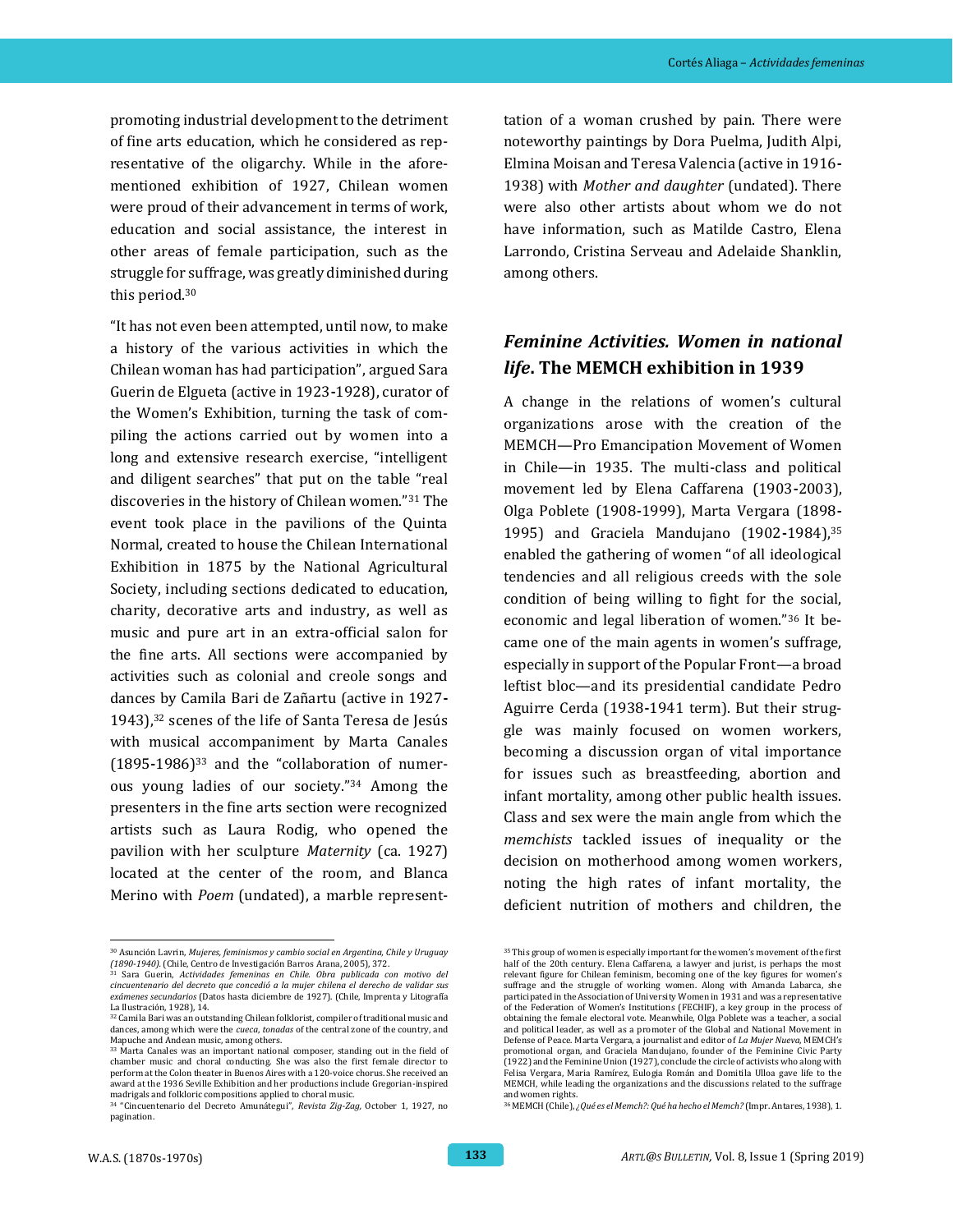miserable salaries of women and the absence of health care.<sup>37</sup>

In cultural matters, the movement counted among its ranks the drawing teacher Amanda Flores de Perotti (active in 1928-1940), sculptor and painter Laura Rodig, photographer Adriana Piga (active in 1939), journalist Marta Vergara and writer Olga Acevedo (1895**-**1970). They involved the support of Latin American artists such as Uruguayan writer and poet Blanca Luz Brum (1905**-**1985) and Peruvian sculptor and painter Carmen Saco (1882**-** 1948), both associated with the *Amauta* magazine, edited by the Marxist intellectual José Carlos Mariátegui (1894**-**1930); and Eugenia Crenovich (1905**-**1990), Argentine painter, illustrator and essayist, who at that time was part of the workshop of Chilean painter Hernán Gazmuri (1900**-**1979) at the School of Fine Arts of the University of Chile and in the free workshops that the painter did after his forced disengagement from the University. In 1939, following the path initiated by the 1927 Women's Exhibition, the MEMCH organized *Feminine Activities. Women in national life: their contribution to activities and the political, social, economic and cultural development of Chile*, announced in the *La Mujer Nueva* magazine—the official organ for the movement's dissemination—and in internal correspondence between the members. In July 1939, the note announcing the so-called *Women's Exhibition* was published, which aimed at highlighting women's progress in the aforementioned matters, as well as "the indifference and hostility they had to overcome in order to achieve this". Accompanied by "graphics, photographs, newspaper clippings, etc., they will be exhibited in an orderly manner in this contribution to the struggle for women's rights,"<sup>38</sup> conceived as a response to traditional activities such as embroidery and charity work characteristic of the previous experiences. In the brochure of the exhibition, men and

<sup>37</sup> In Chile, therapeutic abortion was regulated in the Sanitary Code of 1931, under the government of Carlos Ibáñez who promulgated reforms to the Sanitary Code of 1875. However, during Augusto Pinochet's military dictatorship (1973**-**1990) it was repealed in 1989 by Law 18,826. Those who channeled this last reform were the members of the Military Junta. That is, it was conceived on a State Defense point of view and not as a matter of public health and women's rights. Recently, in 2017, the government of Michelle Bachelet approved a new bill that decriminalizes abortion in only three cases: rape, fetal infeasibility and life risk for the mother.

male leaders were also invited to recognize women in their different, cultural, social, economic and political aspirations. The exhibition would finally take place between December 12, 1939 and January 12, 1940 in the premises of the National Historical Museum, today the National Archive, with the participation of teachers from the Liceo Manuel de Salas and members of the movement. It was curated by Amanda Flores de Perotti, with the collaboration of Laura Rodig, Elena Caffarena, Marta Vergara, Aida Parada, Olga Poblete and ten other MEMCH members, with works by I. Crispi, A. Badosa, Aurora Muñoz and Genoveva Ramos from the School of Applied Arts, about whom we have no further information.

We must acknowledge that women's history is something, more or less, unknown. The eminently domestic role assigned to them until the last century made one think of her through madrigals. Today modern society has fully incorporated them into all activities; then, it is of elementary justice that they may also have the corresponding rank in our national history.<sup>39</sup>

The exhibition travelled in February to the Liceo de Niñas in the city of Viña del Mar and finally in April to Valparaíso, this time curated by Laura Rodig, who also created the backdrop accompanying the exhibition, showing "the most representative women in the field of the various social activities that constitute the essence of a country and of which we did a balance with all the exhibited material."<sup>40</sup> (Fig. 5) Of the backdrop we only have the image published in the magazine that was used as its cover in 1940. Rodig herself had designed in 1936 the characteristic image of the MEMCH, a workingwoman holding her son in one arm and a flag in the other, which later would become the official emblem (Fig 6). The emblem was consigned in successive letters between Elena Caffarena and

<sup>38</sup> "La exposición femenina patrocinada por el MEMCH", *La Mujer Nueva*, July 1939, II, no. 23, 4.

<sup>39</sup> "Las enseñanzas de nuestra exposición femenina La mujer en el progreso nacional", *La Mujer Nueva*, September 1940, III, no. 26, 6. Although this note announces the publication of a book with the results of the exhibition, only a newsletter associated with the correspondence of the MEMCH, belonging to the Women's Fund, has been found. Genres of the National Archive of Chile. I am grateful to Francisca Luna Marticorena, in charge of the Fund, for providing the material related to the exhibition. <sup>40</sup> "En el progreso nacional", *La Mujer Nueva*, September 1940, III, no. 26, 1.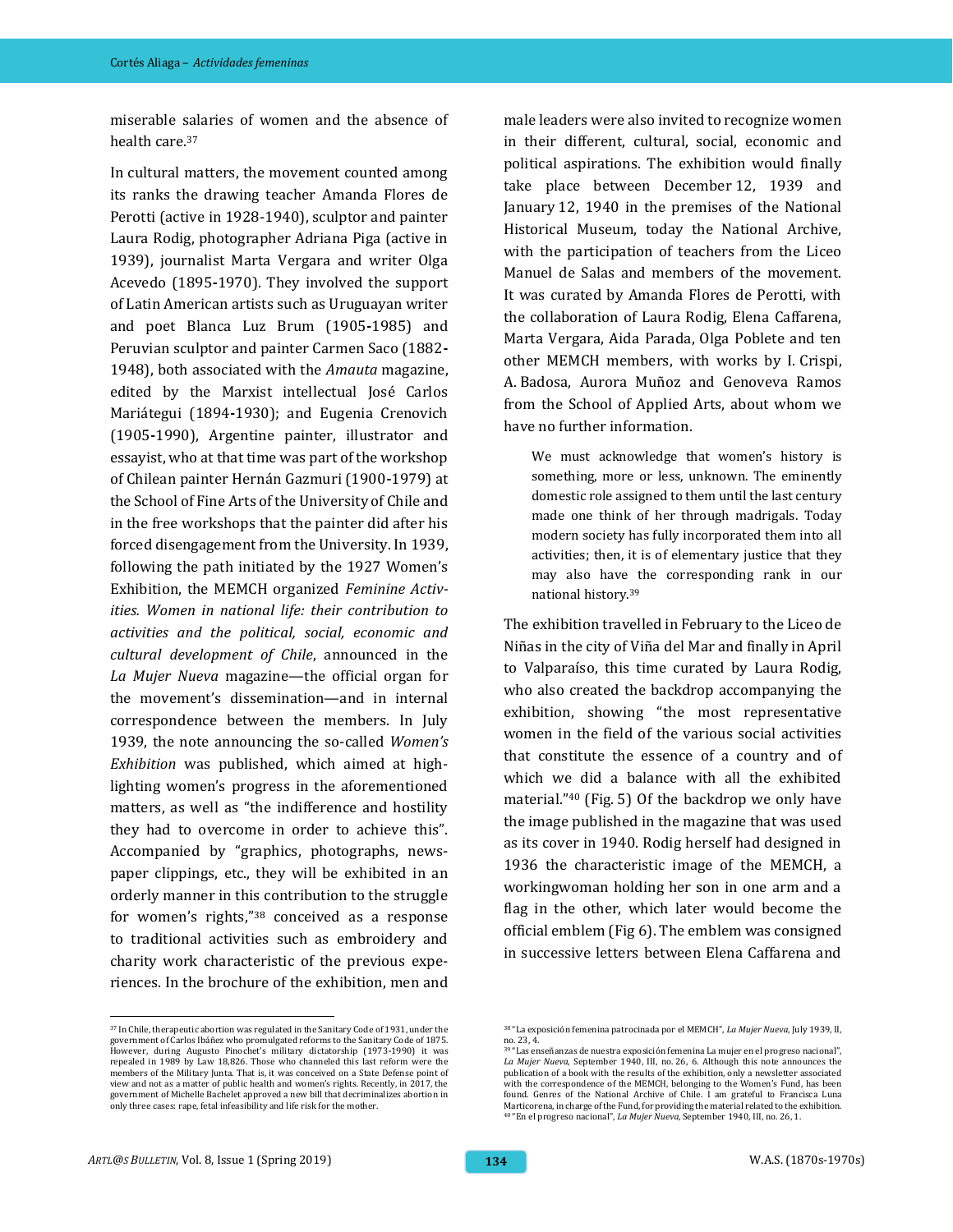representatives of the local committees of northern and southern Chile from 1937 to 1940.<sup>41</sup>



**Figure 5.** Backdrop designed by Laura Rodig, who accompanied the exhibition *Feminine Activities. The woman in the national progress*, published in *La Mujer Nueva*, Sentember 1940

Defined by a culture of peace, the *memchists*, and especially Rodig, were fervent detractors of Franco's tyranny in Spain. They associated themselves with various international organizations like the World Committee of Antifascist Women or the Inter-American Commission of Women. They also participated in collective instances such as the Popular Conference for Peace in America, being represented by Marta Vergara, or the 6th Pan-American Conference, represented by Graciela Mandujano. They organized artistic activities in support of Spanish women like the act at the Recoleta Theater or the exhibition of numerous

paintings by Laura Rodig, together with ten drawings made by Mexican children, drawings which would be sold with the proceeds going to benefit Spanish children.



Figure 6. Standard painted by Laura Rodig for the MEMCH, *La Mujer Nueva*, November 1936, *Poster of the 1st National Congress of the MEMCH*, 1937. Museo Histórico Nacional Collection.

The exhibition was scheduled for 1937, coinciding with the *Children Painters* exhibition of children's art organized by the artist at the National Museum of Fine Arts. The new political situation, such as the brief passage to a Socialist Republic in 1932, which had the adherence of teachers from the School of Plastic Arts—among them, the artists and teachers Ana Cortés (1895**-**1988), Amelia Astudillo (active in 1932) and María Valencia (1905**-**1982) the arrival of the Popular Front government, along

 <sup>41</sup> Letter no. 163. Santiago, August 3, 1937. Comité Local MEMCH Corral. Letter no. 175. Corral, August 24, 1937. Comité Local MEMCH Corral. Letter no. 220. Santiago, October 15, 1937. Comité local MEMCH Concepción. Letter no. 405. Rancagua, October 21, 1938. Comité Local MEMCH Rancagua. De: Carmela Aguilera (Secretaria General) and illegible name, corresponding to the Secretaria de Actas del

Comité Local de Rancagua. Letter no. 492. Santiago, January 2, 1939. Comité Local MEMCH Potrerillos. Letter no. 498. Santiago, January 3, 1939. Comité Local MEMCH Chañaral. Letter no. 600. Santiago, April 12, 1939. Comité Local MEMCH Villa de Mora. Epistolario del MEMCH, Women and Genders Fund of the National Archive of Chile.